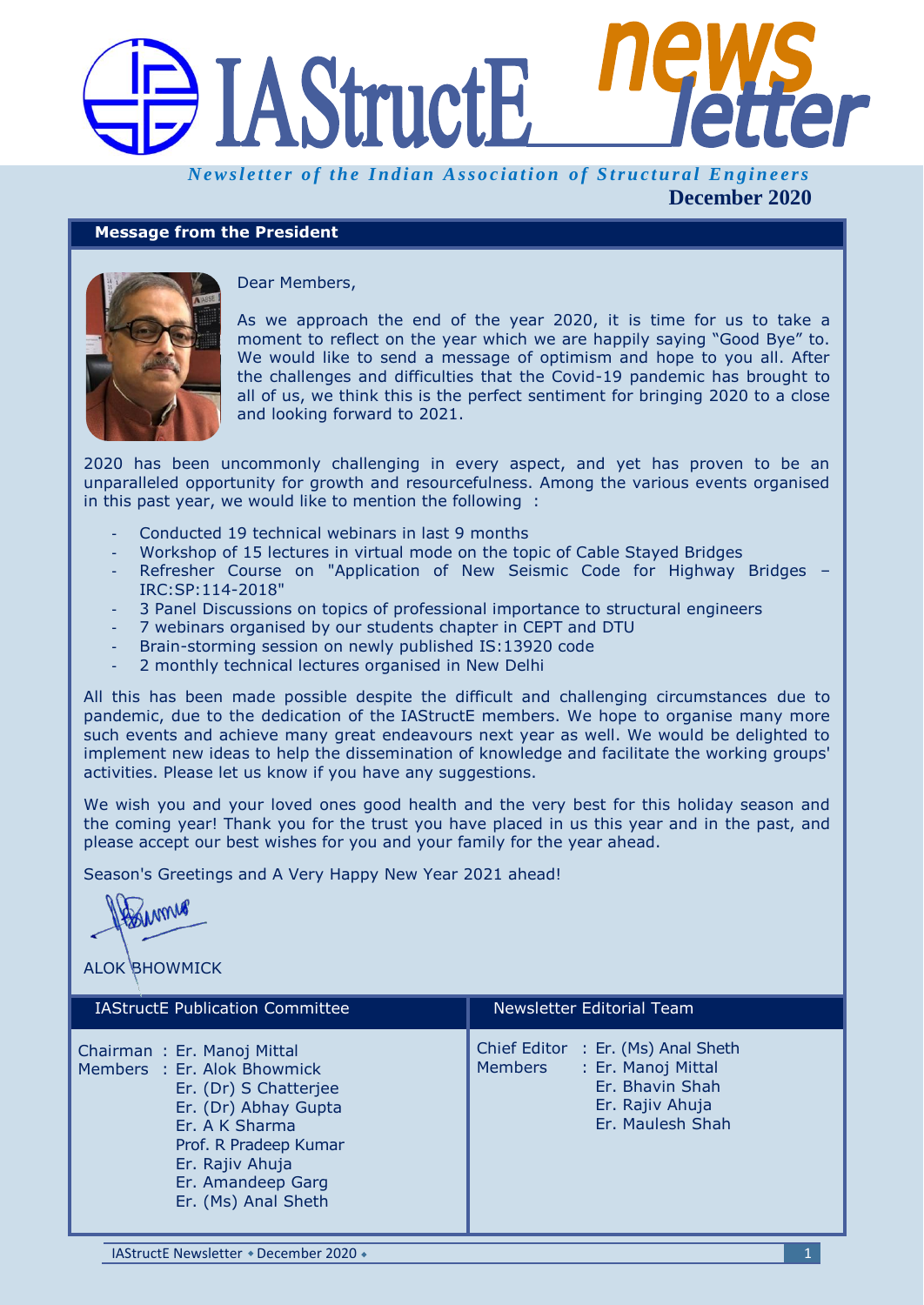### **Newsletter Contents**

Call for Papers for SED Journal Webinars Conducted IAStructE New Publications Forthcoming Webinars

New IAStructE members About IAStructE Membership Information

### **Call for Papers for THEME based issues of SED Journal**

SED Editorial Board invites article contributions for the forthcoming issues of the Structural Engineering Digest on the following Themes, which shall be published in E-Book Format. A GUEST EDITOR is associated with each theme issue. Details are as under:

**October – December 2020 issue; Guest Editor- Sh. Manoj Mittal**

#### **Theme: Professional Issues confronting Structural Engineering**

This issue is under processing and shall be published soon.

### **January – March 2021 issue; Guest Editor- Mr. Rajiv Ahuja**

#### **Theme: Bridge Foundations**

#### **Sub themes: • Deep Well and Pile Foundations for river bridges**

- **Foundations for flyovers and underpasses**
- **Seismic Analysis and Design of foundations**
- **Open Foundations in Soft clays with ground improvement**
- **Liquefaction affecting foundation design**
- **Soil Foundation Interaction**
- **Load Testing of foundations**
- **Construction challenges in bridge foundations**

The abstract along with the full paper may be sent by 15<sup>th</sup> January 2021.

### **April - June 2021 issue: Guest Editor-Dr K G Bhatia**

### **Theme: Machine Foundation**

The abstract along with your photograph and brief resume may be sent by  $15<sup>th</sup>$  January 2021 and full paper by the end of February 2021.

Articles are invited from i) Members of IASE; ii) Specialists in the field even though they are not members of IASE.

Interested authors/ contributors may kindly mail to **[iastructe@gmail.com](mailto:iastructe@gmail.com)** regarding i) Broad guidelines on areas of coverage; ii) size of the article; iii) format of paper submission; iv) the dates for submission of the abstract and Full paper.

As per the laid down procedures all the papers (except invited papers) shall be sent to the referee for review and the comments will be informed to the authors for incorporating the same. Papers shall be published after peer review & approval of SED editorial board.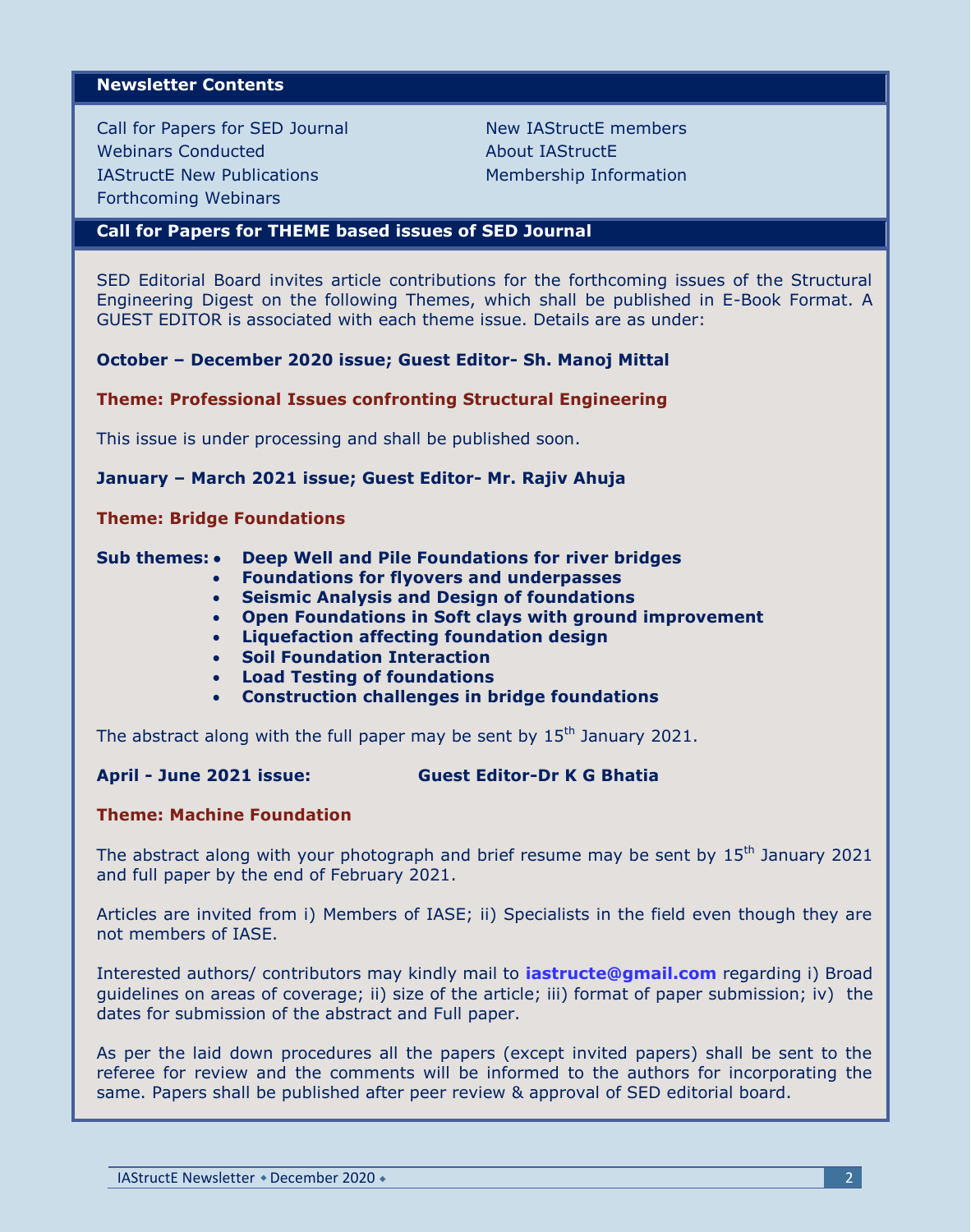### **Webinars Conducted**

1. IAStructE in association with Windtech Consultants, Australia is organizing the Webinar series on "Wind Tunnel Testing Techniques".

The second Webinar in the series was organized on "Advanced Wind Tunnel Testing Techniques: Part 2 – Tall Buildings" on  $19<sup>th</sup>$  December 2020 by Mr Tony Rofail. Er. Dr. Abhay Gupta, GC member IAStructE and Director, Skeleton Consultants Pvt Ltd was the Moderator.



2. IAStructE in association with ISET Roorkee organized a Webinar on the theme "Advanced Base Isolation Systems in Real-Life Projects in India" on 23rd December 2020 through zoom platform. Two sessions were organized on the following themes.

Session 1 : Fiber-Reinforced Elastomeric Isolation System - An Indigenous Invention for Safer Future between was organized from 11:00 AM to 01:30 PM. Prof. Sajal Kanti Deb, Professor (HAG) and Prof. Anjan Dutta, Professor (Civil Engg.) from IIT Guwahati were the speakers. This Session was moderated by Prof. Vasant Matsagar, Dogra Chair Professor, IIT Delhi



Session 2 : New Generation Sliding Base Isolation Systems for Improved Seismic Performance of Structures was organized from 03:00 PM to 05:30 PM. Prof. R. S. Jangid, Professor IIT Bombay and Prof. Vasant Matsagar, Dogra Chair Professor, IIT Delhi were the Speakers. This Session was moderated by Mr. Vipul Ahuja, Vice President (North) IAStructE and CEO, Ahuja Consultants Pvt. Ltd.

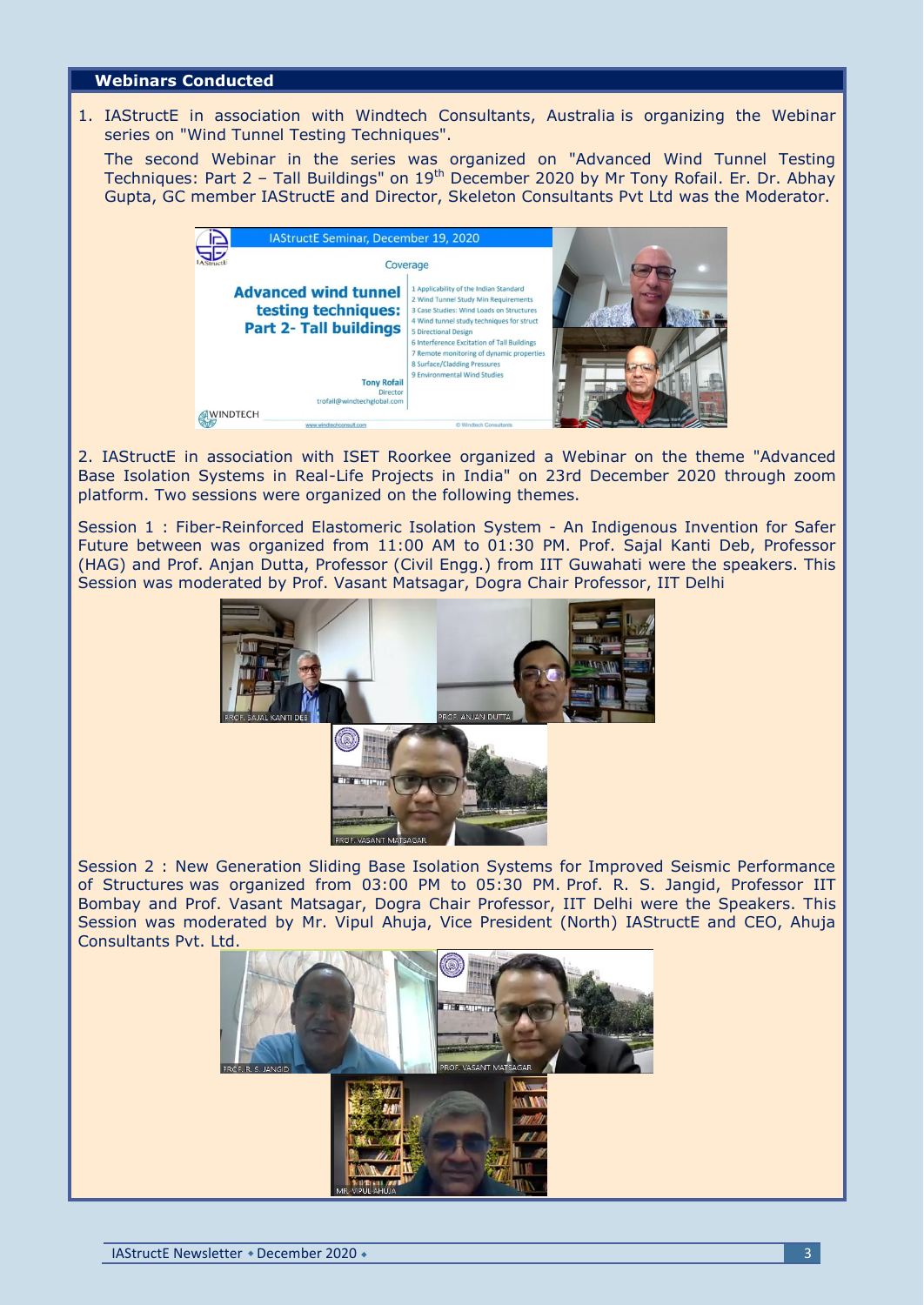### **IAStructE New Publications**

As you are aware that IAStructE is undertaking the task of preparing the professional documents and the commentary of various BIS and IRC codes, so that the practicing structural engineers can understand the code better and comply with the requirements of the code with confidence. Under this activity the IAStructE has published the following documents:

**1. Commentary with Worked Examples for IRC:6-2017** : IAStructE is pleased to announce publication of Commentary with Worked Examples for IRC:6-2017, the IRC code for Loads & Load Combinations for design of Highway Bridges. The commentary and the Illustrative worked examples are printed in two separate volumes. Volume-1 of 2 pertains to the Commentary while Volume-2 of 2 pertains to Illustrative Worked Examples, which has 48 worked examples demonstrating application of various codal clauses.

The documents are now available for sale @ Rs 1200/- for Volume 1, and @ Rs 800/- for Volume II. Members of IAStructE and IRC will be entitled for a discount of 10% on this amount. Interested professionals who wish to purchase the commentary may kindly register with the following link or contact IAStructE Secretariat at [iastructe@gmail.com:](mailto:iastructe@gmail.com)

Registration link: **[http://iastructe.co.in/new-iastructe-publication.php.](http://iastructe.co.in/new-iastructe-publication.php)**

**2. Guidelines for Structural Audit, Assessment, Evaluation and Strengthening of Existing buildings Structures : IAStructE has** published this document to guide structural engineers in proper assessment of building structures before issuing structural stability certificate. This guideline may be used by IAStructE members, all other structural engineers, house owners, housing society welfare associations, clients and corporation engineers for structural audit of the private and public building structures. The Guideline focuses on the urgent need to

strengthen risk resilience of buildings from any kind of risks due to earthquake and other hazards. It is hoped that this document will be useful to ensure that all structures across the country remain safe from any kind of disaster risk. It's a priced document and hence not freely downloadable. However one can read the document by following the link. **<http://www.iastructe.co.in/guidelines-for-structural-audit/>**

The price of this e-document is Rs 200/-. Interested professionals who wish to obtain the soft version of the Guideline in pdf format, may register with the following link. Registration Link: **<http://iastructe.co.in/guidelines-for-structural-audit.php>**

**3. Clause wise Commentary on IS: 13920** : This document has been finalised after wide ranging consultations & debate amongst civil & structural engineering fraternity. A workshop was also organised to discuss and debate various comments received from engineers. The Commentary has already been sent to the Bureau of Indian Standards for further action. The commentary is available on **[www.iastructe.co.in](http://www.iastructe.co.in/)** under IAStructE Professional Documents. IAStructE member can access this document after login.

**4. Clause wise Commentary on IS: 1893 Part 1**: This document has been finalized with the contribution of many members of the association. The Commentary has already been sent to the Bureau of Indian Standards for further action. The commentary is available on **[www.iastructe.co.in](http://www.iastructe.co.in/)** under IAStructE Professional Documents. IAStructE member can access this document after login.



INDIAN ASSOCIATION OF

September 2020

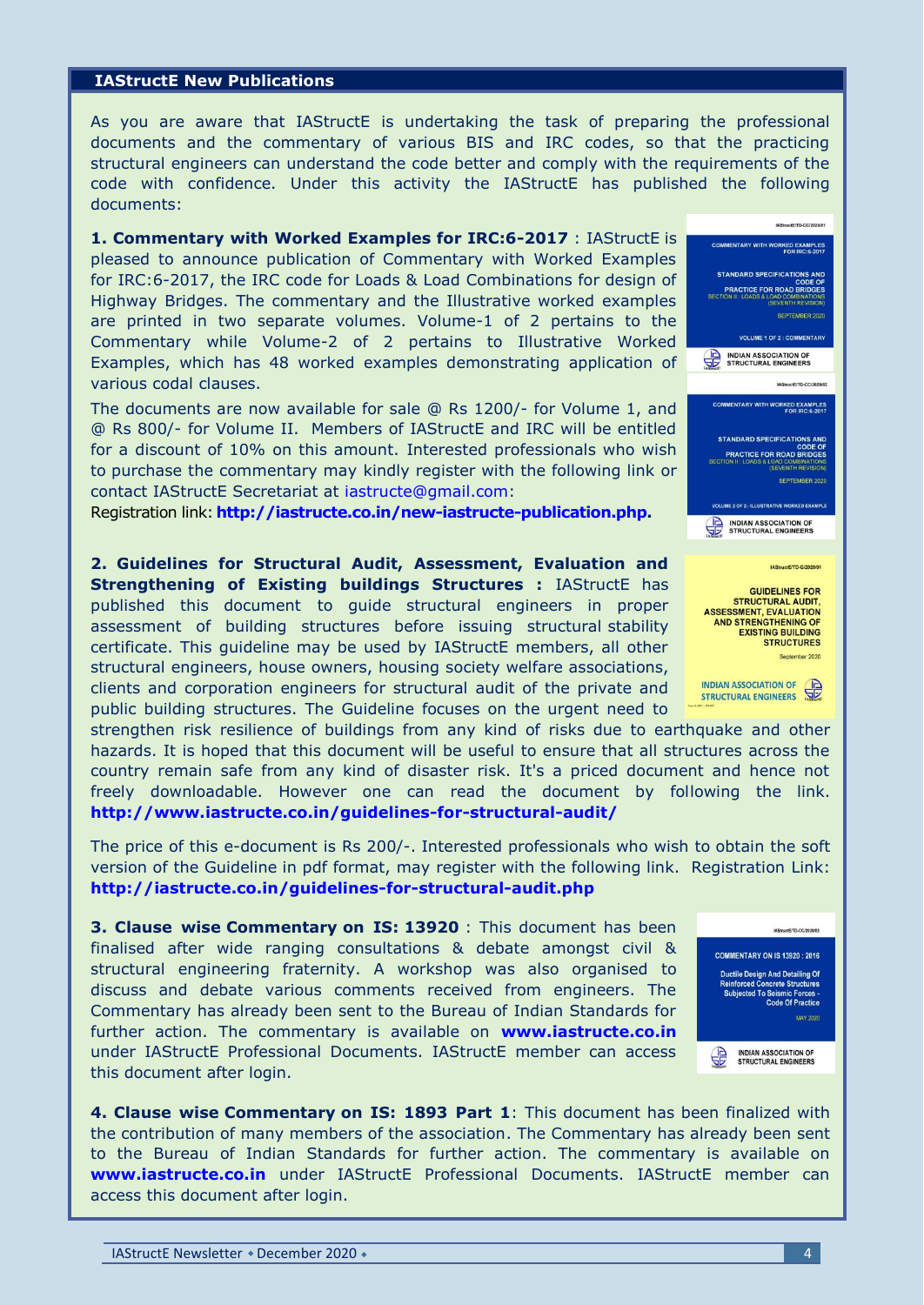## **Forthcoming Webinars**

1. IAStructE is organizing a Webinar on **"Basics of Prestressing"** by Mr. Vinay Gupta, Director & CEO, M/s Tandon Consultants Pvt Ltd on 05 January 2021 from 04:00 PM to 06:30 PM through Zoom webinar.

Registration Link: **[https://us02web.zoom.us/webinar/register/WN\\_yxFEEByQRBuY0gVur0-ZMQ](https://us02web.zoom.us/webinar/register/WN_yxFEEByQRBuY0gVur0-ZMQ)**

2. IAStructE in association with Windtech Consultants, Australia is organizing the Webinar series on "Wind Tunnel Testing Techniques". The third Webinar in the series is being organized on **"Advanced Wind Tunnel Testing Techniques: Part 3 – Long Span Roof Structures"** on **16th January 2021 from 11:00 AM to 01:00 PM.** The speaker is Dr. Nicholas Truong, Director, Windtech Consultants. Dr. Prem Krisna, Former Professor, IIT Roorkee will be the Moderator. Registration Link: **[https://windtechconsult.com/advanced-wind-tunnel-testing](https://windtechconsult.com/advanced-wind-tunnel-testing-techniques-part-3-long-span-roof-structures/)[techniques-part-3-long-span-roof-structures/](https://windtechconsult.com/advanced-wind-tunnel-testing-techniques-part-3-long-span-roof-structures/)**

3. IAStructE in organizing a Webinar on the theme "**STRUCTURAL ENGINEERING FOR SUSTAINABLE DEVELOPMENT**" on **16th January 2021 from 04:00 PM to 06:30 PM** through Zoom webinar. This is going to be a unique webinar for IAStructE as it is an ALL-WOMEN webinar. The speakers include active and Governing Council members.

TOPICS OF COVERAGE:

1. **Mass Use of Precast Concrete Structural Elements : Prospects, Plant practices and Standardization** by **Dr. Anal Sheth**, Head - Research and Development at FUJI Silvertech Concrete Pvt. Ltd, Ahmedabad. The registration details shall be shared soon.

2. **Influence of Modelling Discontinuities in DAM and its Foundations** by **Dr. Shilpa Pal**, Associate Professor, Department of Civil Engineering, Delhi Technological University, Delhi

3. **Sustainable and Futuristic Concrete Technologies** by **Dr. T. Visalakshi**, Professor & Head, Department of Civil Engineering, Bennett University, Greater Noida

Registration link: **[https://us02web.zoom.us/webinar/register/WN\\_kaehPI8nThq4a-43LHC1aA](https://us02web.zoom.us/webinar/register/WN_kaehPI8nThq4a-43LHC1aA)**

### **New IAStructE Members**

FELLOW" Grade Members

| $M/S$ No  | <i>Name</i>                   | Designation, Organization                          | City         |
|-----------|-------------------------------|----------------------------------------------------|--------------|
| $F - 470$ | Mr. Partha Pratim<br>Banerjee | Technical Director / General Manager,<br>M/s AYESA | <b>Delhi</b> |

### "MEMBER" Grade Members

| $M/S$ No  | <b>Name</b>                             | Designation, Organization                                          | City         |
|-----------|-----------------------------------------|--------------------------------------------------------------------|--------------|
| $M - 290$ | Mr. Chandan Ghosh                       | <b>Consulting Structural Engineer</b>                              | Howrah (WB)  |
| $M - 291$ | Mr. Akhilesh Kumar                      | Dy. Project Manager, B&S<br><b>Engineering Consultants Pvt Ltd</b> | <b>Noida</b> |
| $M-292$   | Mr. Sachin Suryakant<br><b>Belhekar</b> | Project Manager, Arcadis India Pvt Ltd                             | Pune         |
| $M - 293$ | Mr. Raja Vinodh K.                      | Proprietor & Consultant, Vinodh<br><b>Engineers</b>                | Chennai      |
| $M - 294$ | Dr. (Mrs) Dhara R. Shah,                | Assistant Professor, CEPT university                               | Ahmedabad    |
| $M-295$   | Mr. Sachin Gupta                        | Lead Engineer, JACOBS                                              | Dubai        |